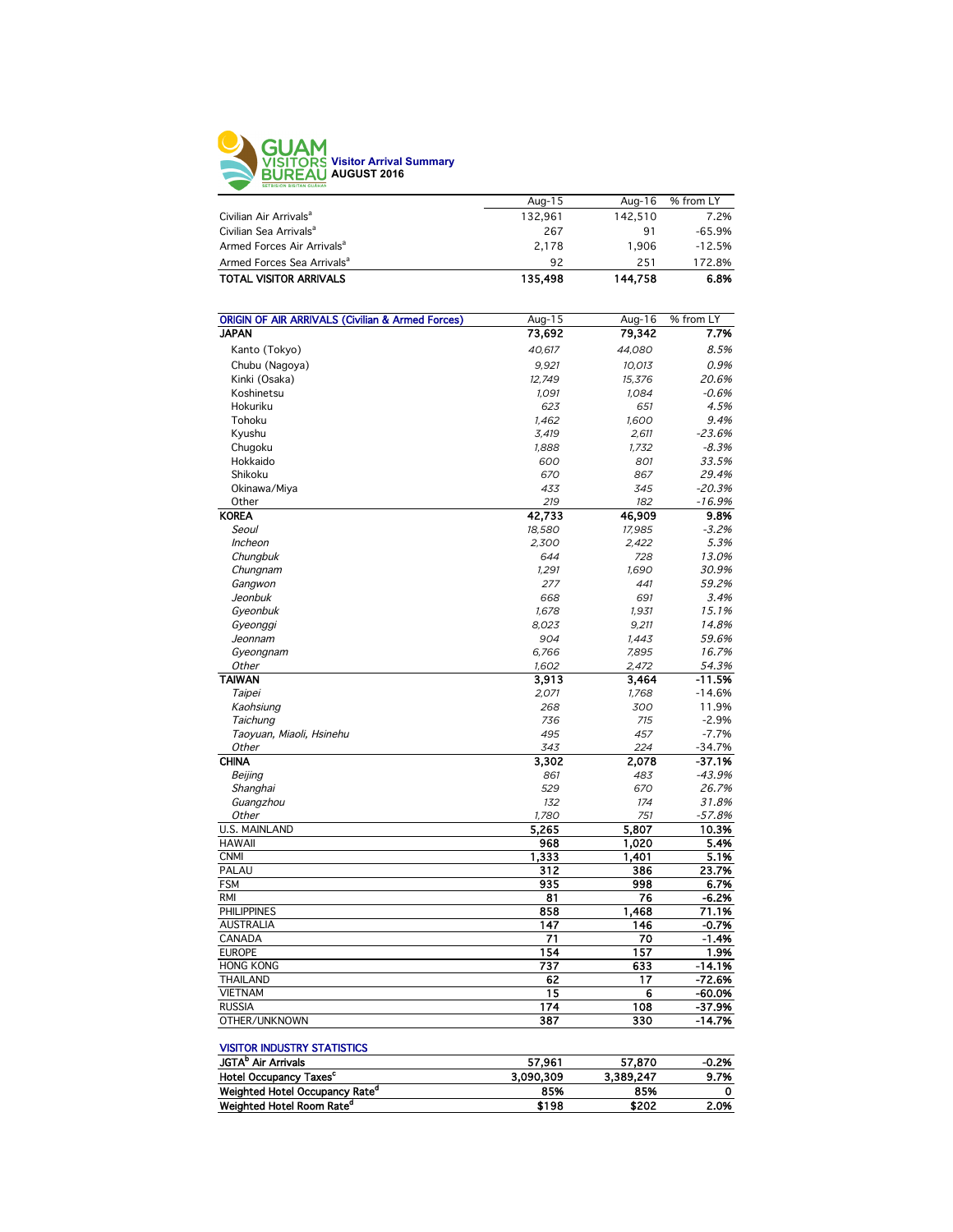## **Guam Visitors Bureau AUGUST 2016 Visitor Arrival Summary**

**Calendar Year-to-Date 2015/16 • Fiscal Year-to-Date 2015/16** 

|                                                                             | CYTD 2015                  | CYTD 2016                    |                      | <b>FYTD 2015</b>                 | <b>FYTD 2016</b>                 |                      |
|-----------------------------------------------------------------------------|----------------------------|------------------------------|----------------------|----------------------------------|----------------------------------|----------------------|
| Air Arrivals <sup>a</sup>                                                   | (Jan - Aug '15)<br>915,828 | (Jan - Aug '16)<br>1,000,888 | % from LY<br>9.3%    | (Oct '14 - Aug '15)<br>1,240,748 | (Oct '15 - Aug '16)<br>1,365,117 | % from LY<br>10.0%   |
|                                                                             |                            |                              |                      |                                  |                                  |                      |
| Sea Arrivals <sup>a</sup><br>TOTAL VISITOR ARRIVALS                         | 5,837<br>921,665           | 9,964<br>1,010,852           | 70.7%<br>9.7%        | 10,861<br>1,251,609              | 12,198<br>1,377,315              | 12.3%<br>10.0%       |
|                                                                             |                            |                              |                      |                                  |                                  |                      |
|                                                                             |                            |                              |                      |                                  |                                  |                      |
|                                                                             | CYTD 2015                  | CYTD 2016                    |                      | <b>FYTD 2015</b>                 | <b>FYTD 2016</b>                 |                      |
| <b>ORIGIN OF AIR ARRIVALS (Civilian &amp; Armed Forces)</b><br><b>JAPAN</b> | (Jan - Aug '15)            | (Jan - Aug '16)              | % from LY<br>$-3.2%$ | (Oct '14 - Aug '15)<br>710,631   | (Oct '15 - Aug '16)              | % from LY<br>$-3.2%$ |
| Kanto (Tokyo)                                                               | 515,579<br>253,526         | 498,961<br>250,959           | $-1.0%$              | 342,298                          | 687,627<br>342,344               | 0.0%                 |
| Chubu (Nagoya)                                                              | 71,153                     | 63,613                       | $-10.6%$             | 97,937                           | 88,410                           | $-9.7%$              |
| Kinki (Osaka)                                                               | 98,914                     | 101,017                      | 2.1%                 | 139,250                          | 140,360                          | 0.8%                 |
| Koshinetsu                                                                  | 10,795                     | 9,976                        | $-7.6%$              | 16,691                           | 14,595                           | $-12.6%$             |
| Hokuriku                                                                    | 6,731                      | 6,844                        | 1.7%                 | 9,078                            | 9,328                            | 2.8%                 |
| Tohoku                                                                      | 16,041                     | 15,776                       | $-1.7%$              | 23,478                           | 22,324                           | $-4.9%$              |
| Kyushu                                                                      | 24,147                     | 18,977                       | $-21.4%$             | 31,662                           | 26,126                           | $-17.5%$             |
| Chugoku                                                                     | 14,049                     | 11,918                       | $-15.2%$             | 20,801                           | 17,172                           | $-17.4%$             |
| Hokkaido<br>Shikoku                                                         | 9,151<br>6,722             | 9,013<br>6,405               | $-1.5%$<br>$-4.7%$   | 13,122<br>9,883                  | 12,097<br>8,925                  | $-7.8%$<br>$-9.7%$   |
| Okinawa/Miya                                                                | 2,808                      | 2,899                        | 3.2%                 | 3,978                            | 3,738                            | $-6.0%$              |
| Other                                                                       | 1,542                      | 1,564                        | 1.4%                 | 2,453                            | 2,208                            | $-10.0%$             |
| <b>KOREA</b>                                                                | 265,530                    | 348,770                      | 31.3%                | 348,217                          | 475,245                          | 36.5%                |
| Seoul                                                                       | 115,349                    | 133,721                      | 15.9%                | 152,285                          | 184,859                          | 21.4%                |
| Incheon                                                                     | 16,281                     | 20,513                       | 26.0%                | 21,652                           | 28,365                           | 31.0%                |
| Chungbuk                                                                    | 4,317                      | 6,078                        | 40.8%                | 5,822                            | 8,349                            | 43.4%                |
| Chungnam                                                                    | 9,212                      | 13,488                       | 46.4%                | 12,535                           | 18,443                           | 47.1%                |
| Gangwon                                                                     | 3,090                      | 3,999                        | 29.4%                | 4,060                            | 5,588                            | 37.6%                |
| Jeonbuk                                                                     | 4,038                      | 5,046                        | 25.0%                | 5,221                            | 6,801                            | 30.3%                |
| Gyeonbuk                                                                    | 9,753                      | 14,507                       | 48.7%                | 12,514                           | 19,727                           | 57.6%                |
| Gyeonggi<br>Jeonnam                                                         | 56,797<br>6,038            | 74,048<br>9,105              | 30.4%<br>50.8%       | 76,569<br>7,816                  | 101,621<br>11,879                | 32.7%<br>52.0%       |
| Gyeongnam                                                                   | 31,119                     | 52,108                       | 67.4%                | 37,546                           | 68,694                           | 83.0%                |
| Other                                                                       | 9,536                      | 16,157                       | 69.4%                | 12,197                           | 20,919                           | 71.5%                |
| <b>TAIWAN</b>                                                               | 30,116                     | 29,018                       | $-3.6%$              | 39,252                           | 38,044                           | $-3.1%$              |
| Taipei                                                                      | 16,251                     | 15,406                       | $-5.2%$              | 21,635                           | 20,470                           | $-5.4%$              |
| Kaohsiung                                                                   | 2,118                      | 2,009                        | $-5.1%$              | 2,704                            | 2,609                            | $-3.5%$              |
| Taichung                                                                    | 5,539                      | 5,809                        | 4.9%                 | 7,091                            | 7,388                            | 4.2%                 |
| Taoyuan, Miaoli, Hsinehu                                                    | 3,975                      | 3,831                        | $-3.6%$              | 5,084                            | 5,042                            | $-0.8%$              |
| Other                                                                       | 2,233                      | 1,963                        | $-12.1%$             | 2,738                            | 2,535                            | $-7.4%$              |
| <b>CHINA</b>                                                                | 16,621<br>3,521            | 19,804<br>3,654              | 19.2%<br>3.8%        | 21,157<br>4,871                  | 24,449                           | 15.6%<br>$-6.0%$     |
| Beijing<br>Shanghai                                                         | 4,607                      | 6,264                        | 36.0%                | 5,964                            | 4,580<br>7,558                   | 26.7%                |
| Guangzhou                                                                   | 967                        | 1,679                        | 73.6%                | 1,209                            | 2,071                            | 71.3%                |
| Other                                                                       | 7,526                      | 8,207                        | 9.0%                 | 9,113                            | 10,240                           | 12.4%                |
| <b>U.S. MAINLAND</b>                                                        | 38,617                     | 43,101                       | 11.6%                | 51,709                           | 56,820                           | 9.9%                 |
| <b>HAWAII</b>                                                               | 9,084                      | 9,625                        | 6.0%                 | 12,418                           | 12,833                           | 3.3%                 |
| <b>CNMI</b>                                                                 | 9,091                      | 12,082                       | 32.9%                | 12,587                           | 16,155                           | 28.3%                |
| PALAU                                                                       | 2,272                      | 3,269                        | 43.9%                | 3,158                            | 4,643                            | 47.0%                |
| <b>FSM</b>                                                                  | 6,513                      | 7,505                        | 15.2%                | 8,806                            | 10,239                           | 16.3%                |
| <b>RMI</b><br><b>PHILIPPINES</b>                                            | 592                        | 834                          | 40.9%                | 794                              | 1,066                            | 34.3%                |
| <b>AUSTRALIA</b>                                                            | 7,445<br>1,995             | 13,008<br>1,644              | 74.7%<br>$-17.6%$    | 11,370<br>2,794                  | 17,082<br>2,131                  | 50.2%<br>-23.7%      |
| CANADA                                                                      | 652                        | 656                          | 0.6%                 | 910                              | 882                              | $-3.1%$              |
| <b>EUROPE</b>                                                               | 1,045                      | 1,303                        | 24.7%                | 1,562                            | 1,877                            | 20.2%                |
| <b>HONG KONG</b>                                                            | 5,196                      | 5,340                        | 2.8%                 | 7,472                            | 7,859                            | 5.2%                 |
| THAILAND                                                                    | 357                        | 328                          | -8.1%                | 426                              | 443                              | 4.0%                 |
| <b>VIETNAM</b>                                                              | 123                        | 127                          | 3.3%                 | 154                              | 170                              | 10.4%                |
| <b>RUSSIA</b>                                                               | 2,152                      | 1,575                        | $-26.8%$             | 3,457                            | 2,422                            | $-29.9%$             |
| OTHER/UNKNOWN                                                               | 2,848                      | 3,938                        | 38.3%                | 3,874                            | 5,130                            | 32.4%                |
|                                                                             |                            |                              |                      |                                  |                                  |                      |
| <b>VISITOR INDUSTRY STATISTICS</b><br>JGTA <sup>b</sup> Air Arrivals        | 449,466                    | 406,786                      | $-9%$                | 624,716                          | 572,437                          | $-8.4%$              |
|                                                                             |                            |                              |                      |                                  |                                  |                      |

Note: CYTD is Calendar Year-to-Date and FYTD is Fiscal Year-to-Date. 2012/3 visitor arrivals may exclude Armed Forces sea arrival statistics and may not be comparable to figures last year. Visitor statistics will be updated once the data is made available. Armed Forces sea arrivals exclude HP (home ported) or MSC (military sea command) personnel. Source: °Civilian air & sea arrivals. Customs Declaration<br>Forms, Customs & Quaran Government of Guam dGuam Hotel & Restaurant Association

Hotel Occupancy Taxes<sup>c</sup> \$24,004,411.53 \$26,537,900.38 11% \$32,018,223.07 \$35,573,700.01 11.1% Weighted Hotel Occupancy Rate<sup>d</sup> 76% -1% 2.7% Weighted Hotel Room Rate<sup>d</sup> \$162 \$168 \$ \$ \$160 \$163 8.7%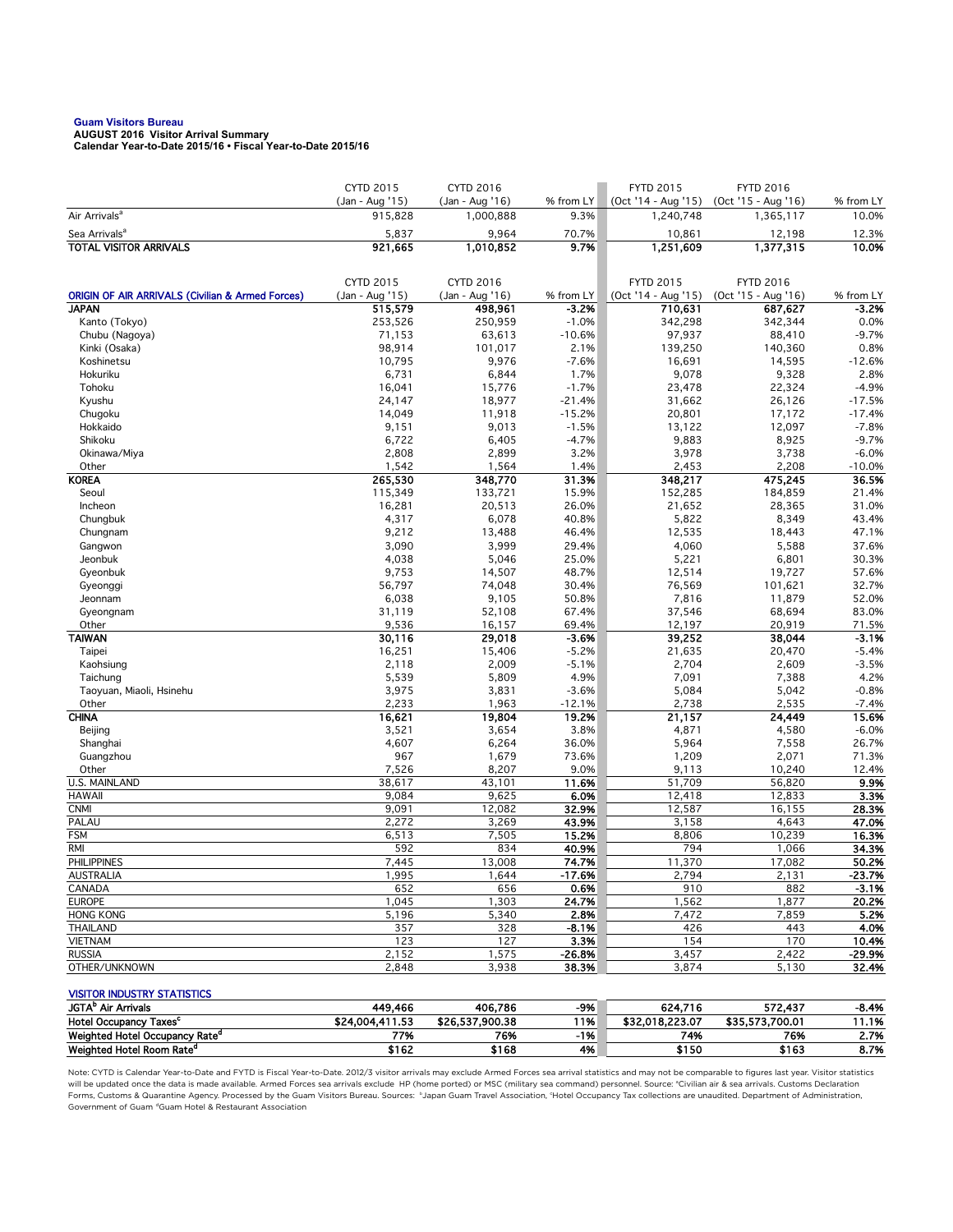

| <b>AUGUST</b>         |                          | 2                        | 3                        | 4'                       | 5               | <b>67</b>                | 7r                       | 8 <sup>r</sup>              | 9 <sup>r</sup>  | 10 <sup>r</sup>          | 11'             | 12 <sup>r</sup>          | 13'                      | 14'                      | 15'            | 16'                      | Total            |
|-----------------------|--------------------------|--------------------------|--------------------------|--------------------------|-----------------|--------------------------|--------------------------|-----------------------------|-----------------|--------------------------|-----------------|--------------------------|--------------------------|--------------------------|----------------|--------------------------|------------------|
|                       | <b>Mon</b>               | <b>Tue</b>               | Wed                      | Thu                      | Fri             | Sat                      | Sun                      | Mon                         | Tue             | Wed                      | Thu             | Fri                      | Sat                      | Sun                      | <b>Mon</b>     | <b>Tue</b>               |                  |
| <b>TOTAL CIV' AIR</b> | 4,715                    | 4,406                    | 4,112                    | 4,482                    | 4,209           | 4,299                    | 5,071                    | 4,370                       | 4,620           | 4,491                    | 5,535           | 5,419                    | 4,536                    | 5,183                    | 5,317          | 5,150                    | 75,915           |
| Japan                 | 2,237                    | 2,350                    | 2,127                    | 2,265                    | 2,072           | 2,523                    | 2,769                    | 2,274                       | 2,885           | 2,863                    | 3,571           | 3,218                    | 2,761                    | 2,730                    | 3,140          | 3,253                    | 43,038           |
| Korea                 | 1,982                    | 1,381                    | .396                     | .663                     | .706            | 1,283                    | 1.694                    | .701                        | 1,186           | 1,086                    | I,565           | .743                     | 1,234                    | .860                     | 1.748          | 1.183                    | 24,411           |
| Taiwan                | $\overline{\phantom{a}}$ | 65                       | 233                      |                          | 69              | 69                       | 214                      | 5                           | 77              | 203                      | 3               | 100                      | 46                       | 193                      | 4              | 94                       | 1,376            |
| China, P.R.C.         | 169                      | 170                      | $12 \overline{ }$        | 33                       | 100             | 50                       | 40                       | 124                         | 78              | 36                       | 15              | 106                      | 156                      | 53                       | 121            | 75                       | 1,338            |
| U.S. Mainland         | 126                      | 183                      | 133                      | 145                      | 130             | 136                      | 134                      | 118                         | 159             | 108                      | 120             | 104                      | 164                      | 169                      | 134            | 326                      | 2,389            |
| Hawaii                | 20                       | 12                       | 29                       | 20                       | 10 <sup>°</sup> | 15                       | 25                       | 32                          | 18              | 30                       | 26              | 10                       | 35                       | 33                       | 22             | 31                       | 368              |
| <b>CNMI</b>           | $\overline{82}$          | 67                       | 71                       | 74                       | 63              | 45                       | 44                       | 44                          | 51              | 64                       | 69              | 77                       | 43                       | 28                       | 33             | 34                       | 889              |
| Palau                 | 24                       | 11                       | 13                       | 25                       | 19              | $\overline{28}$          | 8                        |                             | 11              | 15                       | 13              | 15 <sup>15</sup>         | 14                       | $\overline{\mathcal{A}}$ | 9              | 3                        | 212              |
| <b>FSM</b>            | 34                       | 47                       | 43                       | $\overline{32}$          | 2               | $\overline{23}$          | 21                       | 35                          | $\overline{52}$ | 27                       | $\overline{39}$ | 8                        | 10 <sup>°</sup>          | 23                       | 65             | $\overline{38}$          | 499              |
| RMI                   | $\overline{\phantom{0}}$ | 4                        | 2                        | 3                        |                 |                          |                          |                             | 2               | $\overline{\phantom{0}}$ | 6               |                          | $\overline{\phantom{a}}$ |                          |                | 5                        | $\overline{32}$  |
| Philippines           | 10                       | 63                       | 30                       | 72                       | 21              | 65                       | 42                       | 19                          | 49              | 30                       | 46              | 19                       | 40                       | 46                       | 13             | 54                       | 619              |
| Australia             | 2                        |                          | 3                        | 5                        |                 | $\overline{2}$           | 37                       | 6                           | 8               | $\overline{4}$           | 10              | 2                        | 2                        | 2                        | 5              | 3                        | 93               |
| Canada                | $\overline{\phantom{0}}$ | 4                        |                          | ົ                        | 2               |                          | 6                        |                             |                 | $\overline{\phantom{0}}$ | 2               |                          | 3                        |                          |                | $\overline{2}$           | $\overline{33}$  |
| Europe                | $\overline{ }$           | 4                        | $\overline{\phantom{0}}$ | $\overline{22}$          | ⇁               | 8                        |                          | $\boldsymbol{\vartriangle}$ | 8               | 8                        | 3               |                          | 2                        |                          | 5              | 3                        | 90               |
| Hong Kong             | 11                       | 35                       | $\overline{\phantom{a}}$ | 84                       | 3               | 29                       | 23                       |                             | 29              | 2                        | 24              | $\overline{\phantom{a}}$ | 21                       | 22                       | 6              | 28                       | $\overline{318}$ |
| Thailand              |                          |                          | $\sim$                   |                          |                 |                          |                          |                             |                 |                          | 2               | $\sim$                   | $\overline{\phantom{0}}$ |                          |                | 2                        | $\overline{8}$   |
| Vietnam               | $\overline{\phantom{a}}$ | $\overline{\phantom{a}}$ | $\sim$                   | $\overline{\phantom{0}}$ |                 | $\overline{\phantom{0}}$ | $\overline{\phantom{a}}$ |                             |                 | $\overline{\phantom{0}}$ | $\overline{a}$  | $\overline{\phantom{a}}$ | $\overline{\phantom{a}}$ |                          |                |                          |                  |
| Russia                | $\overline{\phantom{a}}$ | $\overline{\phantom{a}}$ | 5                        | 12                       |                 |                          | $\Omega$                 |                             |                 | 6                        | 5               | $\sim$                   | $\overline{\phantom{0}}$ |                          | $\overline{4}$ | $\overline{\phantom{0}}$ | 41               |
| Other                 | 10                       | 8                        |                          | 24                       | 4               | 16                       | 12                       | 6                           | 5               | 9                        | 16              | 8                        | 5                        | 16                       | 6              | 9                        | 161              |

*Note: August 2016 daily arrivals reflect Civilian Air arrivals only. Source: Guam Customs Declaration Forms, Customs & Quarantine Agency. Processed by the Guam Visitors Bureau.*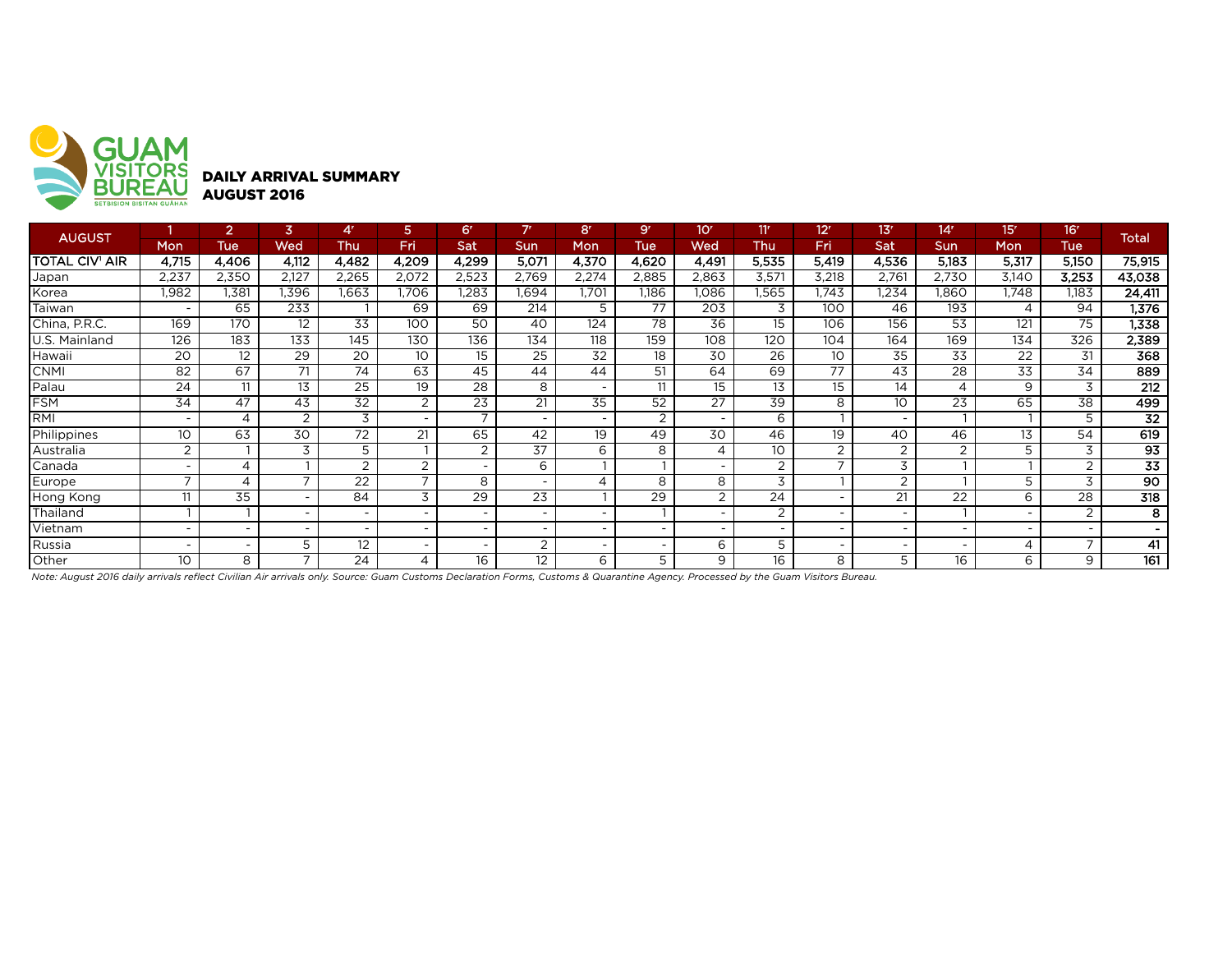

DAILY ARRIVAL SUMMARY AUGUST 2016

| <b>AUGUST</b>         | 17                       | 18 <sup>r</sup> | 19                       | 20                       | 21                       | 22                       | 23              | 24                       | 25                       | 26             | 27                       | 28                       | 29              | 30                       | 31                       | <b>Total</b>    |
|-----------------------|--------------------------|-----------------|--------------------------|--------------------------|--------------------------|--------------------------|-----------------|--------------------------|--------------------------|----------------|--------------------------|--------------------------|-----------------|--------------------------|--------------------------|-----------------|
|                       | Wed                      | Thu             | Fri                      | Sat                      | Sun                      | Mon                      | Tue             | Wed                      | Thu                      | Fri            | Sat                      | Sun                      | Mon             | Tue                      | Wed                      |                 |
| <b>TOTAL CIV' AIR</b> | 4,636                    | 5,159           | 4,683                    | 4,546                    | 5,458                    | 4,025                    | 4,603           | 4,153                    | 4,912                    | 4,485          | 3,985                    | 4,694                    | 4,370           | 3,554                    | 3,332                    | 142,510         |
| Japan                 | 2,837                    | 3,056           | 2,516                    | 2,680                    | 2,995                    | 1,852                    | 2,806           | 2,215                    | 2,743                    | 2,153          | 2,366                    | 2,059                    | 2,087           | 2,015                    | 1,591                    | 79,009          |
| Korea                 | ,275                     | l,545           | 1,686                    | .223                     | ,705                     | 1,813                    | 1.171           | 1,319                    | l,689                    | I,879          | 1,091                    | .992                     | 1,857           | 1,036                    | 1,199                    | 46,891          |
| Taiwan                | 251                      | ٠               | 119                      | 125                      | 337                      | <b>.</b>                 | 150             | 361                      | 4                        | 123            | 47                       | 225                      |                 | 91                       | 254                      | 3,464           |
| China, P.R.C.         | 27                       | 49              | 94                       | 44                       | 45                       | 98                       | 71              | 18                       | 55                       | 44             | 21                       | 28                       | 91              | 39                       | 15                       | 2,077           |
| U.S. Mainland         | 117                      | 186             | 125                      | 206                      | 177                      | 68                       | 165             | 107                      | 123                      | 100            | 103                      | 136                      | 121             | 147                      | 125                      | 4,395           |
| Hawaii                | $\overline{38}$          | 30              | 27                       | 30                       | 47                       | 48                       | 42              | 28                       | 37                       | 17             | 23                       | 45                       | 56              | 42                       | 29                       | 907             |
| <b>CNMI</b>           | 36                       | 39              | 47                       | 32                       | 35                       | 44                       | 31              | 22                       | 40                       | 49             | 25                       | 21                       | 26              | 30                       | 32                       | 1,398           |
| Palau                 | $\overline{\phantom{0}}$ | 6               | 11                       | 13                       | 9                        | 36                       | 5               |                          | 11                       | 25             | $\overline{17}$          | 8                        | 21              |                          | 4                        | 386             |
| <b>FSM</b>            | 11                       | 71              | 3                        | 45                       | 20                       | 32                       | 40              | 43                       | 51                       | 14             | 4                        | 67                       | 44              | 30                       | 24                       | 998             |
| RMI                   |                          | 9               | $\overline{\phantom{a}}$ | 12                       | $\overline{\phantom{a}}$ | $\overline{\phantom{a}}$ |                 |                          | 6                        |                | $\overline{2}$           | 5                        | $\overline{2}$  | $\overline{\phantom{a}}$ | $\overline{\phantom{a}}$ | $\overline{76}$ |
| Philippines           | 17                       | 111             | 20                       | 55                       | 52                       | 23                       | 48              | 15                       | 87                       | 57             | 198                      | 81                       | 10 <sup>°</sup> | 49                       | 25                       | 1,467           |
| Australia             |                          | 9               |                          |                          | 9                        |                          |                 |                          |                          | 2              |                          | 5                        | 3               | 4                        |                          | 138             |
| Canada                |                          |                 | 5                        | $\overline{\phantom{a}}$ |                          |                          | $\overline{2}$  |                          |                          | 3              | 4                        | 3                        | 4               |                          | 12                       | 70              |
| Europe                |                          |                 | 11                       | 9                        | 3                        | 4                        | 4               | 6                        | 8                        | 2              | 4                        | $\overline{2}$           | 2               | 6                        | 4                        | 157             |
| Hong Kong             | 3                        | 28              | 2                        | 58                       | 10                       | $\overline{2}$           | $\overline{37}$ | 3                        | 38                       | $\overline{2}$ | 67                       | 4                        | 20              | 32                       | 9                        | 633             |
| Thailand              | $\overline{\phantom{0}}$ |                 | $\overline{\phantom{a}}$ | $\overline{\phantom{a}}$ | $\overline{\phantom{a}}$ | $\overline{\phantom{a}}$ | 2               | $\overline{\phantom{a}}$ | $\overline{\phantom{0}}$ | $\overline{2}$ | $\overline{\phantom{0}}$ | $\overline{\phantom{a}}$ | $\overline{2}$  | $\overline{2}$           | $\overline{\phantom{a}}$ | $\overline{17}$ |
| Vietnam               |                          |                 |                          | 2                        | $\overline{\phantom{a}}$ | ۰                        |                 | $\overline{\phantom{a}}$ |                          | ۰              | $\overline{\phantom{a}}$ | 2                        |                 |                          |                          | 6               |
| Russia                | 19                       |                 | 10                       | 4                        | 2                        |                          | 3               | -                        | ⇁                        | 4              | $\overline{\phantom{0}}$ | 5                        | 3               | 9                        | $\overline{\phantom{a}}$ | 108             |
| Other                 | 4                        | 16              | 5                        | $\overline{\phantom{a}}$ | 11                       | 3                        | 19              | 13                       | 12                       | 8              | $12 \overline{ }$        | 6                        | 20              | 8                        | 8                        | 313             |

*Note: August 2016 daily arrivals reflect Civilian Air arrivals only. Source: Guam Customs Declaration Forms, Customs & Quarantine Agency. Processed by the Guam Visitors Bureau.*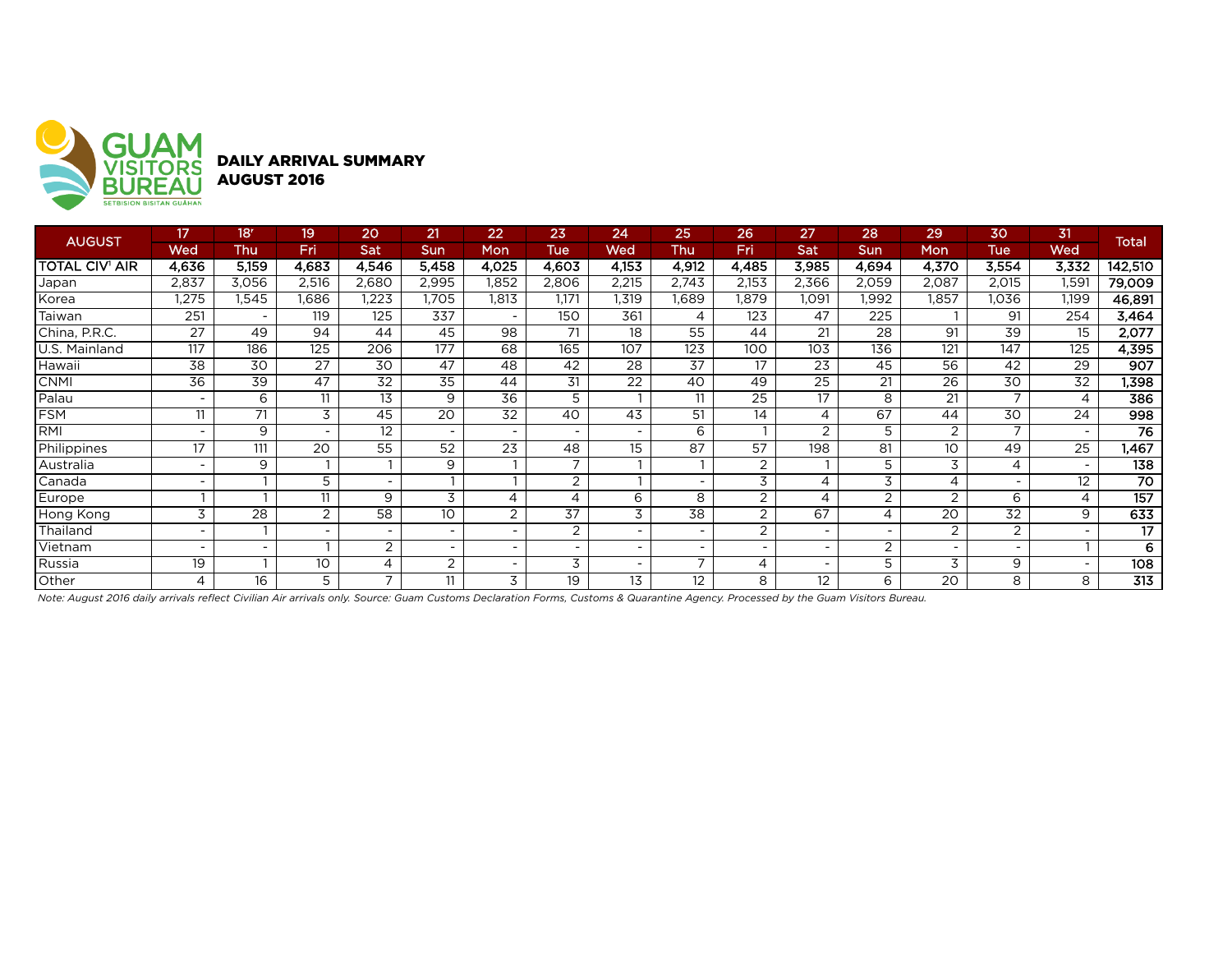

## DAILY ARRIVAL COMPARISON AUGUST 2016

|                             |        | 2015   |              |        | 2016   |              |          | % chg from LY |              |
|-----------------------------|--------|--------|--------------|--------|--------|--------------|----------|---------------|--------------|
| <b>AUGUST</b>               | Japan  | Other  | <b>Total</b> | Japan  | Other  | <b>Total</b> | Japan    | Other         | <b>Total</b> |
| 1                           | 2,312  | 2,167  | 4,479        | 2,237  | 2,478  | 4,715        | $-3.2%$  | 14.4%         | 5.3%         |
| $\overline{2}$              | 2,859  | 2,456  | 5,315        | 2,350  | 2,056  | 4,406        | $-17.8%$ | $-16.3%$      | $-17.1%$     |
| $\overline{3}$              | 2,467  | 2,166  | 4,633        | 2,127  | 1,985  | 4,112        | $-13.8%$ | $-8.4%$       | $-11.2%$     |
| 4 <sup>r</sup>              | 2,459  | 1,767  | 4,226        | 2,265  | 2,217  | 4,482        | $-7.9%$  | 25.5%         | 6.1%         |
| 5                           | 2,618  | 1,962  | 4,580        | 2,072  | 2,137  | 4,209        | $-20.9%$ | 8.9%          | $-8.1%$      |
| 6 <sup>r</sup>              | 2,600  | 2,370  | 4,970        | 2,523  | 1,776  | 4,299        | $-3.0%$  | $-25.1%$      | $-13.5%$     |
| 7 <sup>r</sup>              | 2,047  | 1,603  | 3,650        | 2,769  | 2,302  | 5,071        | 35.3%    | 43.6%         | 38.9%        |
| 8 <sup>r</sup>              | 2,022  | 1,898  | 3,920        | 2,274  | 2,096  | 4,370        | 12.5%    | 10.4%         | 11.5%        |
| $\overline{9}$ <sup>r</sup> | 2,593  | 2,612  | 5,205        | 2,885  | 1,735  | 4,620        | 11.3%    | $-33.6%$      | $-11.2%$     |
| 10 <sup>r</sup>             | 2,589  | 1,990  | 4,579        | 2,863  | 1,628  | 4,491        | 10.6%    | $-18.2%$      | $-1.9%$      |
| 11 <sup>r</sup>             | 2,319  | 1,382  | 3,701        | 3,571  | 1,964  | 5,535        | 54.0%    | 42.1%         | 49.6%        |
| 12 <sup>r</sup>             | 2,502  | 1,805  | 4,307        | 3,218  | 2,201  | 5,419        | 28.6%    | 21.9%         | 25.8%        |
| 13 <sup>r</sup>             | 2,888  | 2,119  | 5,007        | 2,761  | 1,775  | 4,536        | $-4.4%$  | $-16.2%$      | $-9.4%$      |
| 14 <sup>r</sup>             | 2,880  | 2,001  | 4,881        | 2,730  | 2,453  | 5,183        | $-5.2%$  | 22.6%         | 6.2%         |
| 15 <sup>r</sup>             | 1,206  | 1,696  | 2,902        | 3,140  | 2,177  | 5,317        | 160.4%   | 28.4%         | 83.2%        |
| 16 <sup>r</sup>             | 1,953  | 1,537  | 3,490        | 3,253  | 1,897  | 5,150        | 66.6%    | 23.4%         | 47.6%        |
| 17                          | 3,350  | 2,265  | 5,615        | 2,837  | 1,799  | 4,636        | $-15.3%$ | $-20.6%$      | $-17.4%$     |
| 18 <sup>r</sup>             | 2,437  | 1,785  | 4,222        | 3,056  | 2,103  | 5,159        | 25.4%    | 17.8%         | 22.2%        |
| 19                          | 2,345  | 2,090  | 4,435        | 2,516  | 2,167  | 4,683        | 7.3%     | 3.7%          | 5.6%         |
| 20                          | 2,793  | 2,218  | 5,011        | 2,680  | 1,866  | 4,546        | $-4.0%$  | $-15.9%$      | $-9.3%$      |
| 21                          | 2,587  | 1,601  | 4,188        | 2,995  | 2,463  | 5,458        | 15.8%    | 53.8%         | 30.3%        |
| 22                          | 2,458  | 1,537  | 3,995        | 1,852  | 2,173  | 4,025        | $-24.7%$ | 41.4%         | 0.8%         |
| 23                          | 2,592  | 2,466  | 5,058        | 2,806  | 1,797  | 4,603        | 8.3%     | $-27.1%$      | $-9.0%$      |
| 24                          | 2,680  | 2,032  | 4,712        | 2,215  | 1,938  | 4,153        | $-17.4%$ | $-4.6%$       | $-11.9%$     |
| 25                          | 2,231  | 1,551  | 3,782        | 2,743  | 2,169  | 4,912        | 22.9%    | 39.8%         | 29.9%        |
| 26                          | 2,095  | 1,759  | 3,854        | 2,153  | 2,332  | 4,485        | 2.8%     | 32.6%         | 16.4%        |
| 27                          | 2,201  | 1,978  | 4,179        | 2,366  | 1,619  | 3,985        | 7.5%     | $-18.1%$      | $-4.6%$      |
| 28                          | 1,935  | 1,791  | 3,726        | 2,059  | 2,635  | 4,694        | 6.4%     | 47.1%         | 26.0%        |
| 29                          | 1,807  | 1,602  | 3,409        | 2,087  | 2,283  | 4,370        | 15.5%    | 42.5%         | 28.2%        |
| 30                          | 1,830  | 2,101  | 3,931        | 2,015  | 1,539  | 3,554        | 10.1%    | $-26.7%$      | $-9.6%$      |
| 31                          | 1,530  | 1,469  | 2,999        | 1,591  | 1,741  | 3,332        | 4.0%     | 18.5%         | 11.1%        |
| <b>Total</b>                | 73,185 | 59,776 | 132,961      | 79,009 | 63,501 | 142,510      | 8.0%     | 6.2%          | 7.2%         |

*Note: August daily arrivals reflect "Civilian Air" arrivals only.*